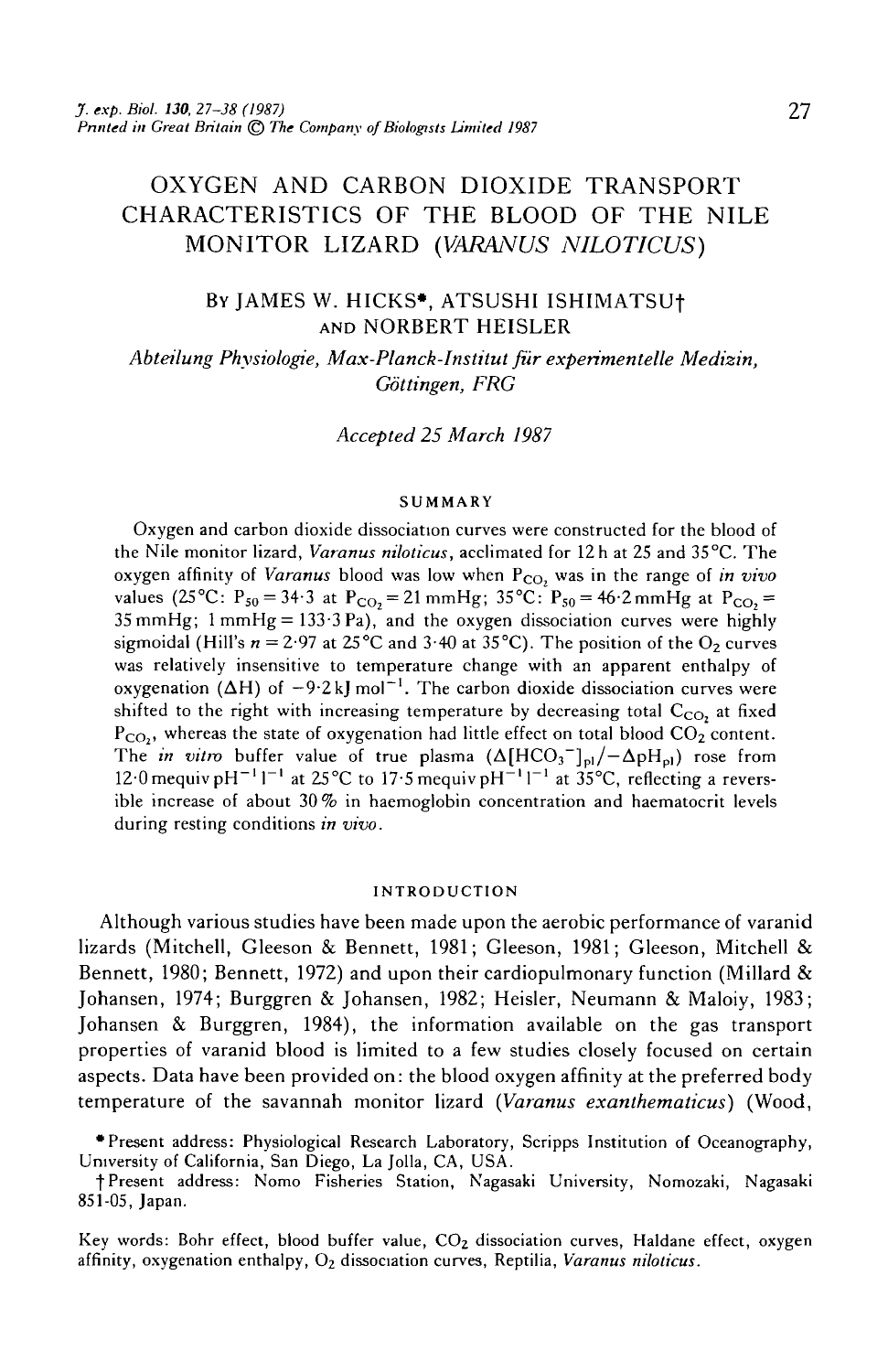Johansen & Gatz, 1977); the *in vitro* oxygen dissociation curve and the Bohr effect at 25 $\rm ^{\circ}C$ ; and the *in vivo*  $\rm O_2$  dissociation curve at 30 $\rm ^{\circ}C$  during voluntary diving of *Varanus niloticus* (Wood & Johansen, 1974). The present study was intended to characterize the *in vitro* O<sub>2</sub> dissociation curves and carbon dioxide transport properties of *Varanus* blood in more detail and at two different temperatures, providing the basic information required for an extensive quantitative analysis of cardiopulmonary gas transport in this species (J. W. Hicks, A. Ishimatsu & N. Heisler, in preparation).

# MATERIALS AND METHODS

# *Animals*

Nile monitor lizards, *Varanus niloticus,* were purchased from an animal dealer in the United States and airfreighted to West Germany. They were kept in a large  $(5 \times 7 \text{ m})$  room with access to a small diving tank. Room temperature was maintained at 30°C. Infrared heat radiators were provided throughout the room to allow behavioural body temperature regulation by the animals towards their preferred body temperature of 35°C. They were regularly fed on chopped beef liver and kidney, and chicken meat, and supplied with live laboratory mice at intervals of about 1 week. Food was withheld for 3 days prior to surgery.

# *Surgical preparation and blood collection*

Nine specimens of *Varanus niloticus* (mass 2-6 kg) were anaesthetized with halothane and nitrous oxide. Anaesthesia and oxygen supply were maintained during surgery by artificial ventilation (rate: 12–20  $\mathrm{min}^{-1})$  with a humidified gas mixture of 67% N<sub>2</sub>O, 30% O<sub>2</sub> and 3% CO<sub>2</sub> via a soft rubber tube which was sized to the trachea and then introduced into it. The gas mixture was passed through a halothane vaporizer (Dräger, Lübeck, FRG) set to  $1.5$  vol%. After an initial period of about 10 min the inspired halothane level was reduced to  $0.5-1.0\%$ . Five non-occlusive cannulae (PE 50) were implanted: into the right and left aortic arches, right and left atria and pulmonary artery. These sites were required for subsequent studies of pulmonary and cardiovascular function (J. W. Hicks, A. Ishimatsu & N. Heisler, in preparation; A. Ishimatsu, J. W. Hicks & N. Heisler, in preparation). Following surgery each cannula was filled to its final volume with a heparinized  $(200)$  i.u. ml<sup>-1</sup> sodium heparinate) solution of PVP (polyvinylpyrrolidone;  $0.5 \text{ g m}$ <sup>-1</sup> in distilled water) (Brown & Breckenridge, 1975). The PVP gel prevents blood from entering the cannula and clotting in it, thus obviating the need for daily flushes with heparinized saline. After surgery and before the experiments the animals were allowed to recover for 72h in a thermostatted  $(\pm 1^{\circ}C)$  chamber with access to drinking water. Each animal was kept at the experimental temperature (25 or 35 °C) for 12h before samples were taken for determination of  $O_2$  and  $CO_2$  dissociation curves.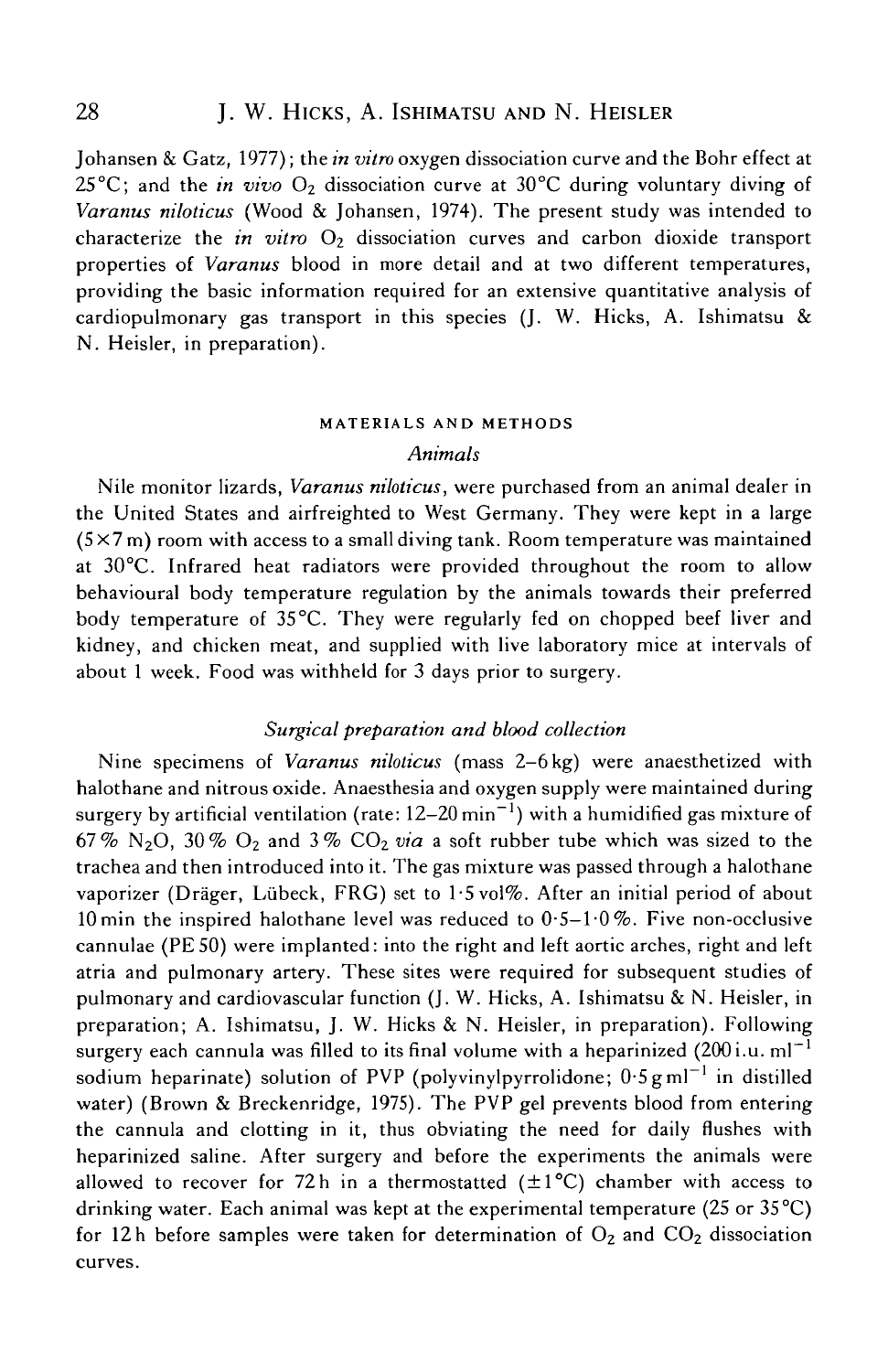# *Experimental approach*

Prior to each experiment an arterial blood sample from the left aortic arch was analysed for blood gases, pH, haematocrit (Hct), haemoglobin concentration ([Hb]) and  $O_2$  capacity. The blood required for curve analyses was withdrawn from the same site, and the blood loss during the experiments was kept as low as possible by reinfusion of unused blood. Whole blood  $O<sub>2</sub>$  dissociation curves were determined *in vitro* by one of two methods: either by the mixing technique described by Haab, Piiper & Rahn (1960) and detailed by Scheid & Meyer (1978), or by determination of the oxygen content of whole blood equilibrated at a certain  $P_{O_2}$  with the Lex-O<sub>2</sub>-Con apparatus (Lexington Instruments, Waltham, MA, USA).

Two 1-ml samples of blood were equilibrated for lOmin with humidified gases at  $P_{O_2} = 0$  mmHg or  $P_{O_2} = 220$  mmHg at the same  $P_{CO_2}$  in intermittently rotating cuvettes. The gas mixtures were provided by precision gas mixing pumps (Wosthoff, Bochum, FRG), and P<sub>CO,</sub> was adjusted to values of 21 or 35 mmHg at 25 °C and 35 or 49 mmHg at 35°C. The lower P<sub>CO,</sub> at each temperature approximates normal *in vivo*  $P_{CO}$ , values (Table 1). Predetermined fractions of blood equilibrated with  $P_{O} = 0$  or 220 mmHg were mixed in gas-tight tuberculin syringes and the  $P_{O_2}$  of the mixture  $(P<sub>mix</sub>)$  was measured in duplicate in a thermostatted electrode system ( $\pm 0.05$ °C) as described by Bridges (1983). The pH of each mixed blood sample was determined using a Radiometer BMS3 and PHM 64 pH meter. Haematocrit was measured by microcentrifugation, and [Hb] determined by the cyanmethaemoglobin method.

The blood oxygen saturation (S<sub>O</sub>,) was calculated from the equation of Scheid & Meyer (1978):

$$
S_{O_2} = V_1 (1 + \alpha_{O_2} P_{eq} / C_{O_2 tot}) - \alpha_{O_2} P_{mx} / C_{O_2 tot},
$$
 (1)

where  $V_1$  is the fractional volume of oxygenated blood,  $P_{eq}$  is the equilibrating  $P_{O_2}$  (in this series 220 mmHg),  $C_{O, tot}$  is the oxygen capacity of blood,  $\alpha_{O}$ , is the solubility of  $O_2$  in plasma and  $P_{\text{mix}}$  is the  $P_{O_2}$  of the final mixture.

The solubility of  $O_2$  in plasma was determined at both temperatures by equilibration with 50 %  $O_2$  for 10 min and duplicate determination of the  $O_2$  content. As a validity check of our mixing technique, the saturation of each mixture was compared to values determined directly from  $O_2$  content measurements. Saturation values determined using equation 1 were not significantly different from those determined directly.

Determination of  $P_{mix}$  may potentially be biased by two factors. First, the metabolic rate of reptilian nucleated red blood cells is several times higher than that of mammalian cells (Bridges, 1983). Second, nucleated red blood cells may exhibit much higher gas/blood factors than reported for human blood (Bridges, 1983; N. Heisler, personal observation). Both of these factors would result in  $P_{\text{max}}$  values lower than the actual  $P_{O_2}$  at the time of mixing, and in a comparatively left-shifted oxygen dissociation curve.

To account for these sources of error, additional oxygen dissociation curves were generated at 25 and 35 °C by equilibrating separate 1 -ml heparinized blood samples of a blood pool each for 10 min at a number of different  $P_{O_2}$  values (29-101 mmHg) at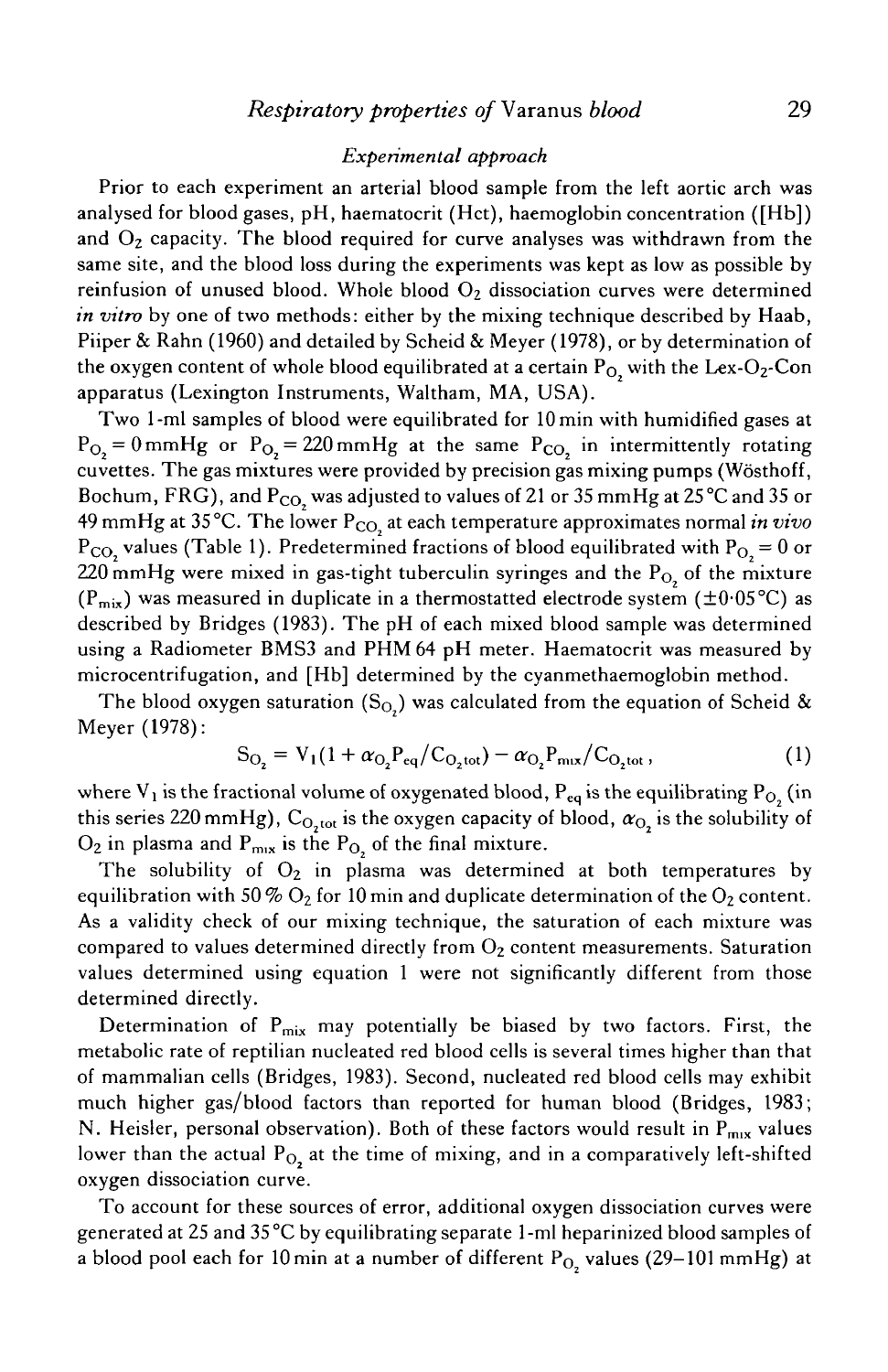the same  $P_{CO_2}$  as described above. Following tonometry, the blood was analysed for  $P_{O_2}$ ,  $P_{CO_2}$ , pH, [Hb], Hct and  $O_2$  content. The saturation of individual samples was determined from  $O_2$  content measurements, taking differences in [Hb] between samples into account. The gas/blood factor determined for each sample was used for correction of raw blood  $P_{O_2}$  data.

 $CO<sub>2</sub>$  dissociation curves were determined on heparinized samples (1 ml) of either fully oxygenated or deoxygenated blood at 25 and  $35^{\circ}$ C by equilibration (10 min) with various levels of CO<sub>2</sub> (1, 2, 3, 5 and 7%) in N<sub>2</sub>, or 30% O<sub>2</sub> (balance N<sub>2</sub>). Three samples of the blood were transferred into haematocrit tubes, total  $CO<sub>2</sub>$  was immediately determined from one of them, and the others were centrifuged after being sealed gas-tight for duplicate determinations of haematocrit. pH and  $C_{CO}$  were determined in the supernatant plasma, using standards bracketing unknown samples, and  $C_{\rm CO}$  was determined according to the method of Cameron (1971). The erythrocyte total  $CO_2$  content ( $C_{CO, \text{err}}$ ) was calculated from whole blood  $C_{CO_2}$  $(C_{CO, tot})$  and plasma  $C_{CO}$ ,  $(C_{CO, pl})$ :

$$
C_{CO_2ery} = \frac{C_{CO_2tot} - (1 - \text{Hct}/100) \times C_{CO_2pl}}{\text{Hct}/100}
$$
 (2)

Plasma bicarbonate concentrations were determined taking physically dissolved  $CO<sub>2</sub>$ into account ( $[CO_2]_{phys} = \alpha_{CO} \times P_{CO_2}$ , where the solubility of  $CO_2$  in plasma,  $\alpha_{CO_2}$ , was calculated according to the general formula of Heisler, 1984, 1986a. [Note: the sign of the last line term of the  $\alpha_{\text{CO}}$  formula in Heisler (1984) is misprinted and should read +.]). The buffer value ( $\dot{\beta} = \Delta[\mathrm{HCO_3}^-]/\!-\Delta\mathrm{pH}$ ; mequiv p $\mathrm{H}^{-1}\mathrm{1}^{-1})$  was determined from the linear regression of individual data sets.

### *Data analysis*

Oxygen dissociation curves were transformed according to the Hill equation (between 10 and 90 %  $O_2$  saturation), and the cooperativity constant (*n*) and  $P_{50}$  were determined by least-squares linear regression analysis (r>0- 95). Significant effects of temperature and  $C<sub>O</sub>$ , on the cooperativity constant  $n$  were determined using paired *t* -tests. The CO<sub>2</sub>-Bohr coefficients ( $\Delta$ logP<sub>O</sub>/ $\Delta$ pH) were determined from Hill plots for each animal from 10 to 90% saturation. Significance between variables at both temperatures was determined using paired or unpaired  $t$ -tests where applicable.

# RESULTS

### *Blood data*

*In vivo* resting acid-base and haematological parameters of varanid blood at 25 and 35 °C are summarized in Table 1. Both Hct and [Hb] increased by 30 % as temperature increased. The temperature-induced changes in Hct and [Hb] were fully reversible. The  $Pa_{CO}$ , was lower at 25°C and there was no change in plasma [HCO<sub>3</sub><sup>-</sup>]. Arterial plasma pH fell with rising temperature by  $-0.007$  units  $^{\circ}C^{-1}$ , which is much less than expected on the basis of the alphastat hypothesis (Reeves,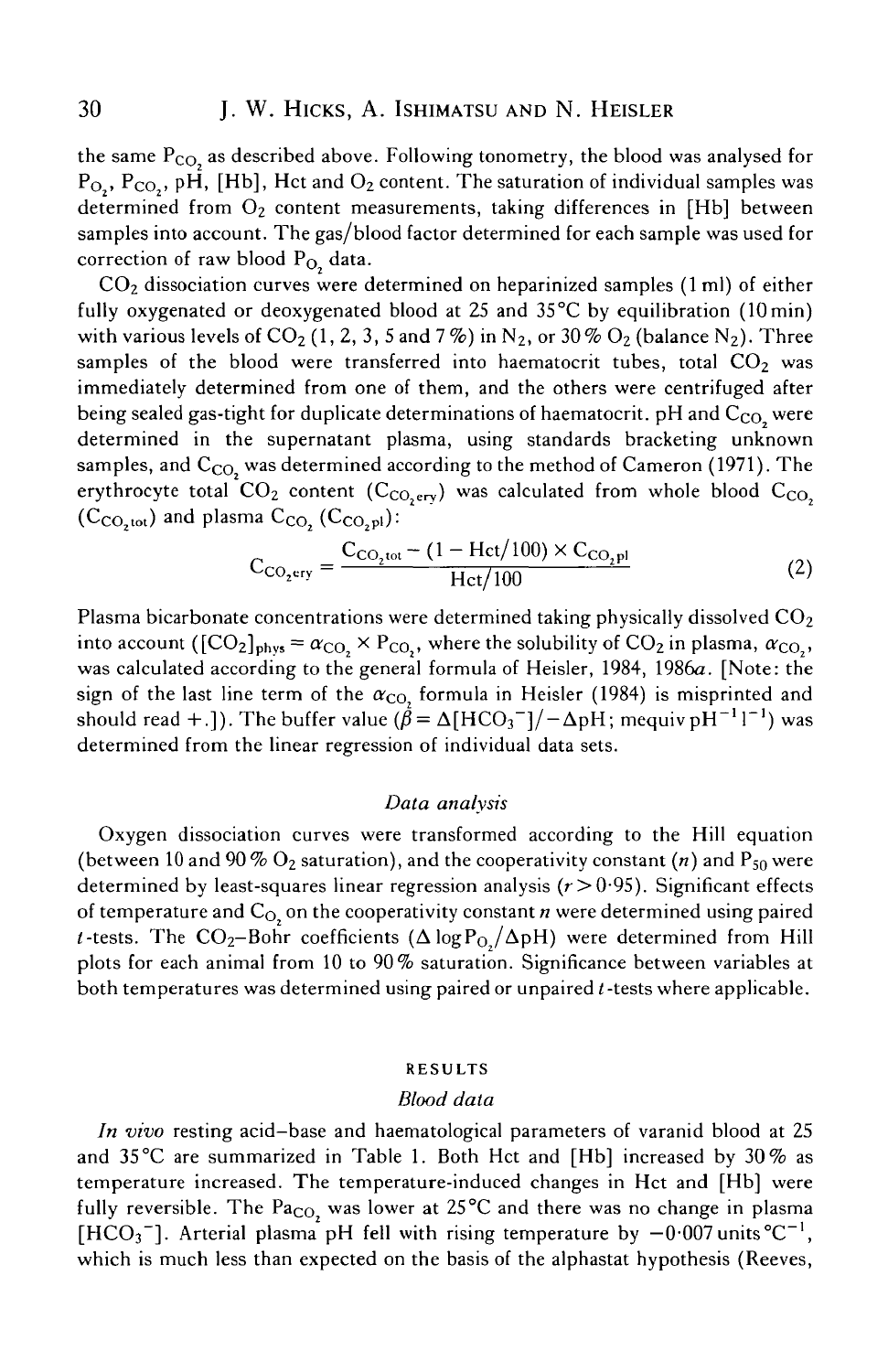| Parameter                                          | Temperature (°C) |                 |          |             |
|----------------------------------------------------|------------------|-----------------|----------|-------------|
|                                                    | 25               | 35              | P        | N           |
| pН                                                 | $7.59 \pm 0.03$  | $7.52 \pm 0.06$ | < 0.01   | 9           |
| $P_{CO_2}$ (mmHg)                                  | $24 \pm 1$       | $31 \pm 3$      | < 0.0001 | 9           |
| Plasma $[HCO3-] (mmol1)$                           | $38 \pm 5$       | $35 \pm 6$      | > 0.05   | 9           |
| $P_O$ , (mmHg)                                     | $60 \pm 10$      | $75 + 7$        | < 0.001  | 9           |
| Hct $(\%)$                                         | $12 \pm 2$       | $16 \pm 3$      | < 0.001  | 9           |
| Total [Hb] $(g 100 \text{ ml}^{-1})$               | $3.6 \pm 1.0$    | $4.6 \pm 1.1$   | < 0.05   | 9           |
| $C_{\text{O,tot}}$ (ml $O_2 100 \text{ ml}^{-1}$ ) | $5.7 \pm 1.0$    | $7.9 \pm 1.1$   | < 0.01   | $4$ and $5$ |

Table 1. In vivo *acid-base and haematological parameters in systemic arterial blood (left aortic arch) of* Varanus niloticus *at 25 and 35 °C*

Mean  $\pm$  s.p.; levels of significance determined by paired *t*-test.

1972), but close to values generally found in reptiles, in particular varanids (reviewed by Heisler, 1986b).

## *Oxygen dissociation curves*

The solubility of oxygen in *Varanus* plasma was found to be  $0.00276 \pm 1.00276$  $0.0001 \text{ ml } O_2 100 \text{ ml}^{-1}$  at  $25^{\circ}C$   $(\bar{x} \pm s.n., N = 4)$  and  $0.00245 \pm 0.00006 \text{ ml}$  $O_2 100 \text{ ml}^{-1}$  at 35 °C ( $N = 5$ ). The gas/blood factor of the analytical set-up used in combination with varanid blood of the stated haematological parameters was found to be  $1.29 \pm 0.02$  ( $\bar{x} \pm$  s.p.,  $N = 129$ ). Temperature and level of P<sub>CO,</sub> did not affect this value. All raw  $P_{O_2}$  data were corrected accordingly.

The combined effects of temperature and  $P_{\rm CO_2}$  on the oxygen dissociation curve o *Varanus* blood are shown in Fig. 1. P<sub>50</sub> was  $34\overline{3} \pm 4.5$  mmHg ( $\overline{x} \pm$  s.D.,  $N = 4$ ) at 25<sup>°</sup>C and P<sub>CO<sub>2</sub></sub> = 21 mmHg and rose to  $46.2 \pm 2.4$  mmHg (N = 5) at 35<sup>°</sup>C and  $P_{CO_2}$  = 35 mmHg. The cooperativity constant (n) was 2.97 ± 0.40 at 25 °C, and increased significantly to  $3.40 \pm 0.26$  at  $35^{\circ}$ C ( $P < 0.001$ ).

The CO<sub>2</sub>-Bohr coefficient ( $\Delta$ logP<sub>O</sub> $/\Delta$ pH) was independent of the level of oxygenation at 25<sup>°</sup>C (Fig. 2). At 35<sup>°</sup>C the  $CO<sub>2</sub>$ -Bohr coefficient was dependent on saturation, with the Bohr slope doubling between 10 and 90 % saturation (Fig. 2). The  $\Delta$ logP<sub>50</sub>/ $\Delta$ pH values were  $-0.300 \pm 0.190$  at 25 °C and  $-0.662 \pm 0.200$  at  $35^{\circ}$ C.

Temperature had little effect on the  $Hb-O<sub>2</sub>$  affinity. The apparent enthalpy of oxygenation ( $\Delta H_{\text{app}}$ ) was calculated to be  $-9.2 \text{ kJ} \text{ mol}^{-1}$  from the van't Hoff isochore

$$
\Delta H = 2.303 R (\Delta \log P_{50}) / \Delta (1/T), \qquad (3)
$$

where R is the gas constant and T is absolute temperature  $(K)$ .

# *Carbon dioxide dissociation curve*

The carbon dioxide dissociation curve of varanid blood was shifted to the right and downwards because of a fall in blood total  $CO<sub>2</sub>$  content with rising temperature (Fig. 3). The relationship between  $\rm C_{CO_2}$  and  $\rm P_{CO_2}$  can be characterized by the genera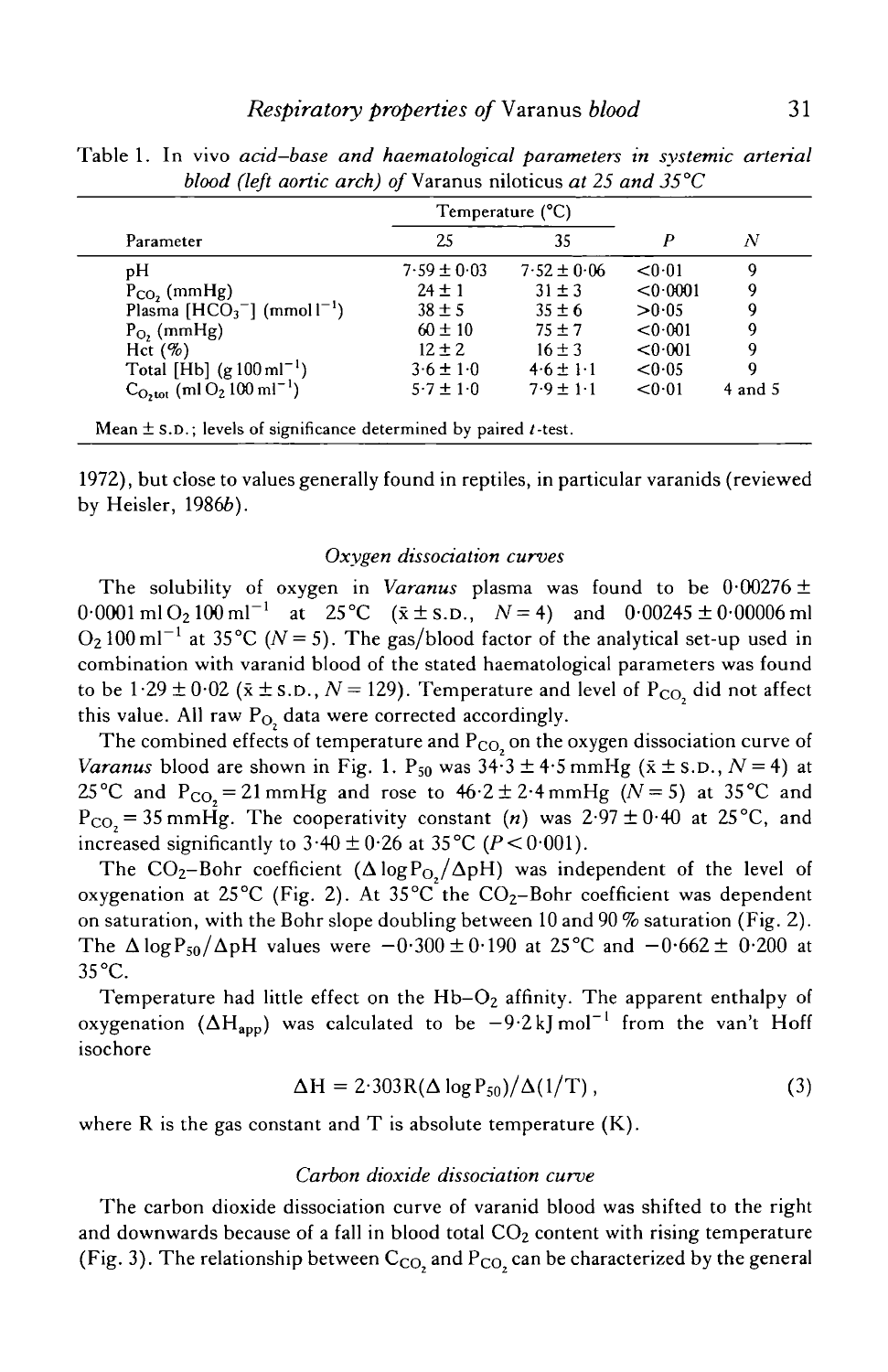equation  $C_{CO} = A + B \log P_{CO}$  (Fig. 3). This type of logarithmic equation provides the best fit of the data, but does not reflect any theoretical background of the  $CO<sub>2</sub>$ transport properties. The relationships between  $C_{CO}$  and  $P_{CO}$  were not significantly



Fig. 1. Oxygen equilibrium curves of *Varanus niloticus* whole blood at 25 and 35°C, generated by direct content determination, and by the mixing method (see text) at  $P_{CO_2}$ values of 21 (25°C) and 35 mmHg (35°C). Half-saturation  $P_{O_2}$  values ( $P_{50}$ ) were 34.3 and 46.2 mmHg at 25 and 35°C, respectively (horizontal bars represent  $\pm$  s.D.,  $N = 4$  and 5, respectively). Insert: Hill plot of individual measurements.



Fig. 2. CO<sub>2</sub>-Bohr coefficients of *Varanus* blood at 25 and 35°C as a function of Hb-O<sub>2</sub> saturation  $(\bar{x} \pm s.n., N = 4-5)$ .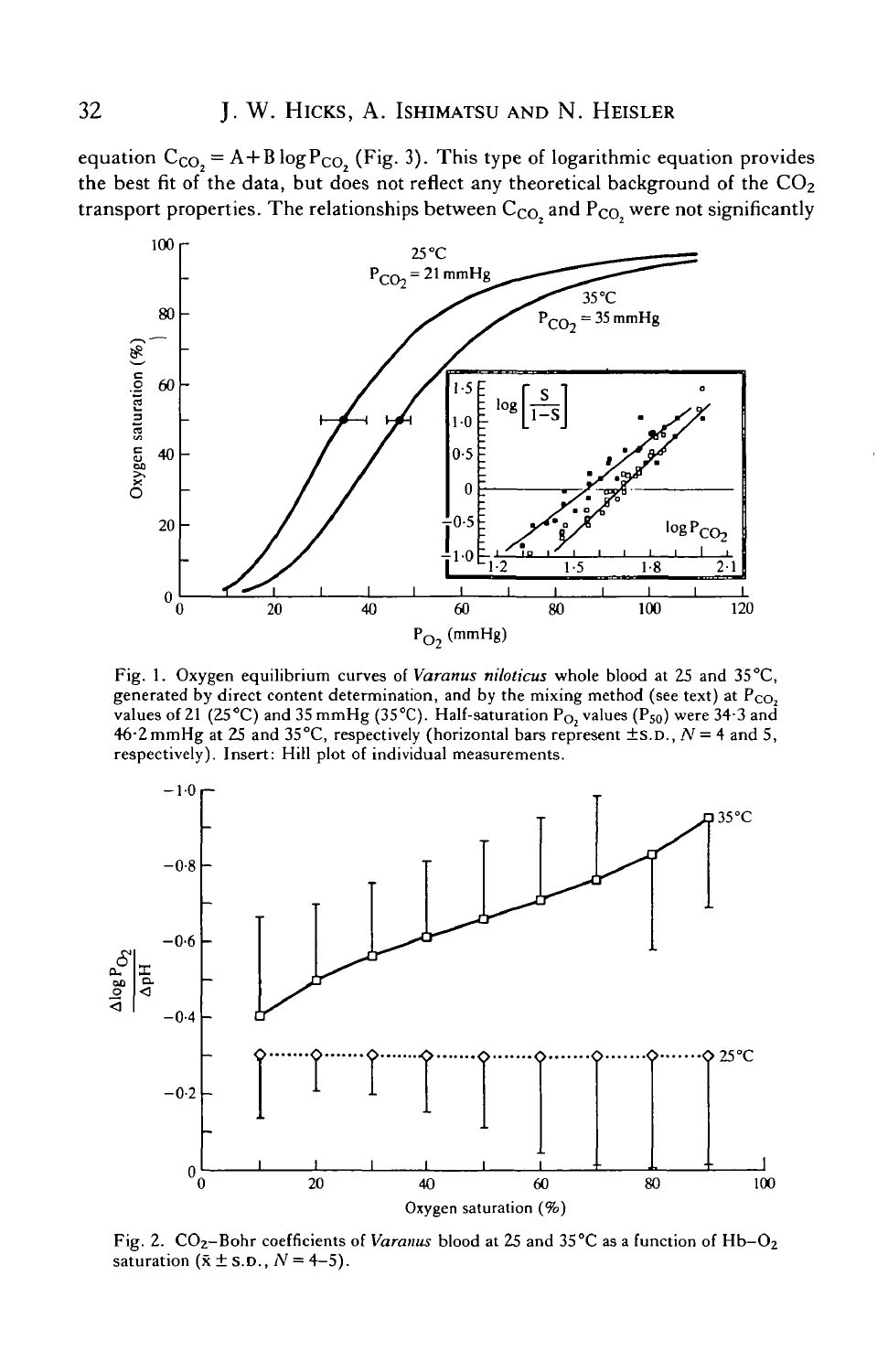

Fig. 3. Carbon dioxide dissociation curves for oxygenated (open symbols) and deoxygenated blood (solid symbols) at 25 and 35°C. Lines represent the indicated leastsquares regressions  $(C_{CO_2} = A + B \log P_{CO_2})$  for pooled data sets of oxygenated and deoxygenated blood. In vivo levels of P<sub>CO</sub>, are indicated by arrows.

different for oxygenated and deoxygenated blood (see Fig. 3). At individual  $P_{CO_2}$ values a marginal significance could only be detected for  $7\%$  CO<sub>2</sub> at  $25\degree C$  ( $P < 0.05$ ). Apparently, the blood of *V. niloticus* has no significant Haldane effect, at least not in the physiological  $P_{CO_2}$  range.

# *Blood buffering and CO2 distribution*

There were no significant differences between buffer values  $(\beta)$  for oxygenated and deoxygenated blood at either temperature. The overall  $\beta$  values were  $12.0 \pm 1.9$ at 25°C and increased to  $17.5 \pm 3.2$  mequiv pH<sup>-1</sup>1<sup>-1</sup> at 35°C ( $\bar{x} \pm$  s.D.,  $N=8$ ) (Fig. 4). The lower buffer value at 25 °C reflects the influence of temperature on Hct and [Hb]. This is evident when the buffer value is expressed as the specific buffer value ( $\beta$ /[Hb]), which is independent of temperature: 2.4 ± 0.8 at 25°C and  $2.7 \pm 0.4$  mequiv pH<sup>-1</sup>1<sup>-1</sup> (g%Hb)<sup>-1</sup> at 35°C.

The total CO<sub>2</sub> determined in whole blood originated mainly from the plasma fraction. Only 7—8 % was contained within red blood cells (Fig. 5). These values are close to those expected on the basis of mammalian data, taking the lower Hct into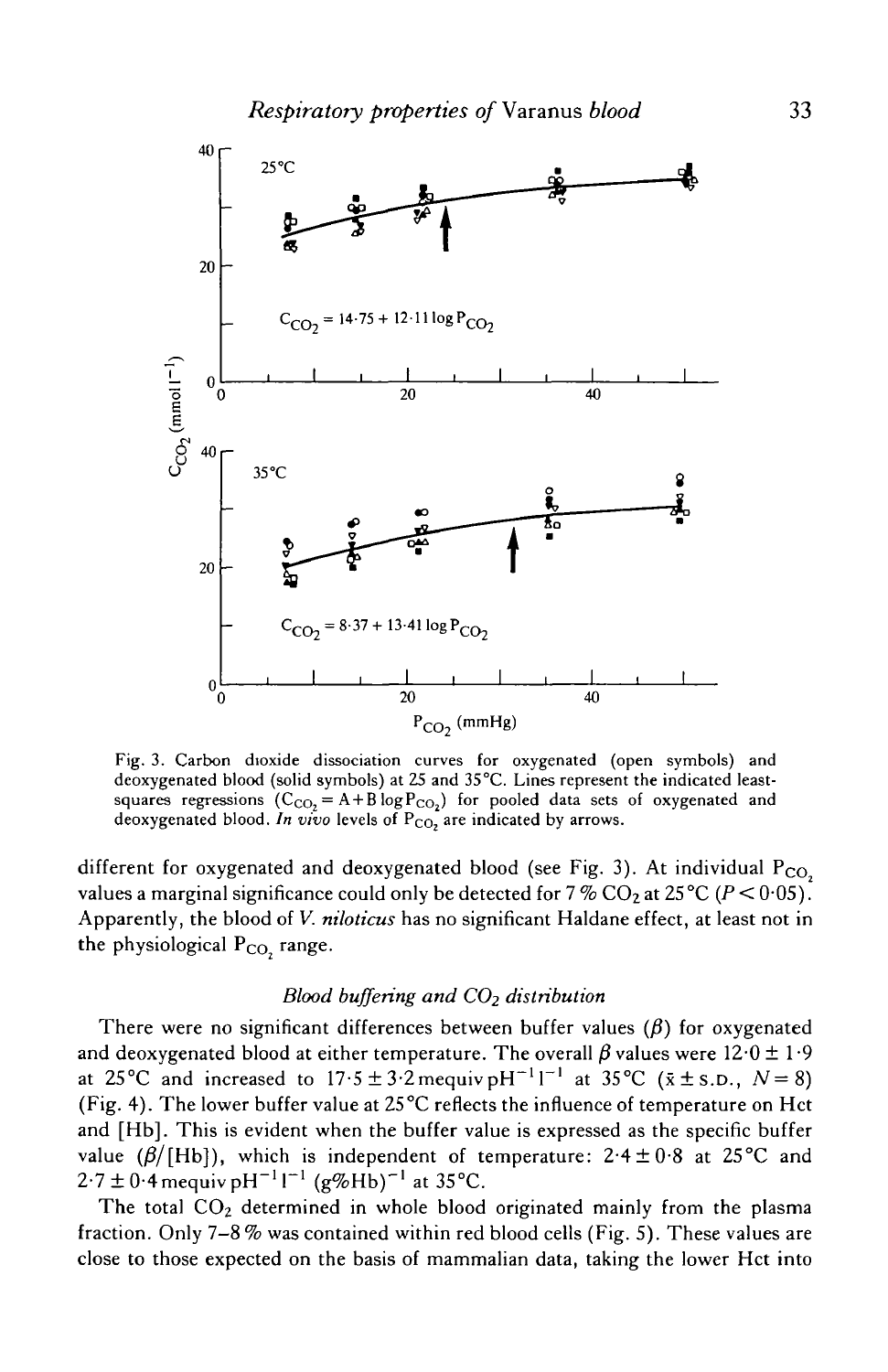

Fig. 4. Relationship between true plasma bicarbonate concentration and plasma pH. Solid symbols represent deoxygenated blood and open symbols represent oxygenated blood. The average buffer value  $(\beta;\Delta[\mathrm{HCO_3^-}]_{\mathrm{pl}}/-\Delta\mathrm{pH},$  mequiv pH $^{-1}$  l $^{-1}$ ) is based on a regression analysis for all individual data points.

account. There was a tendency for an increase in the erythrocyte fraction with rising  $P_{CO_2}$ , as well as for higher values in deoxygenated blood. However, statistically significant differences were not found. Also, temperature had no effect on this parameter.

## DISCUSSION

### *Oxygen affinity*

The blood oxygen dissociation curve of the Nile monitor lizard, *Varanus niloticus,* is highly sigmoidal, has a low affinity for oxygen, and is relatively insensitive to temperature. P<sub>50</sub> values of 35<sup>-</sup>3 (25<sup>o</sup>C) and 42<sup>-4</sup> mmHg (35<sup>o</sup>C) found at *in vivo* pH values of 7.59 and 7.52 agree with earlier investigations. Correcting the  $P_{50}$  at 25°C (present study) to a pH of 7.45 results in a value of  $40.0$  mmHg, which is close to the  $P_{50}$  of 42.4 mmHg reported by Wood & Johansen (1974) for this temperature and pH. Also the Hill coefficient of 31 reported by Wood & Johansen (1974) is compatible with our value of  $2.97$  at  $25^{\circ}$ C.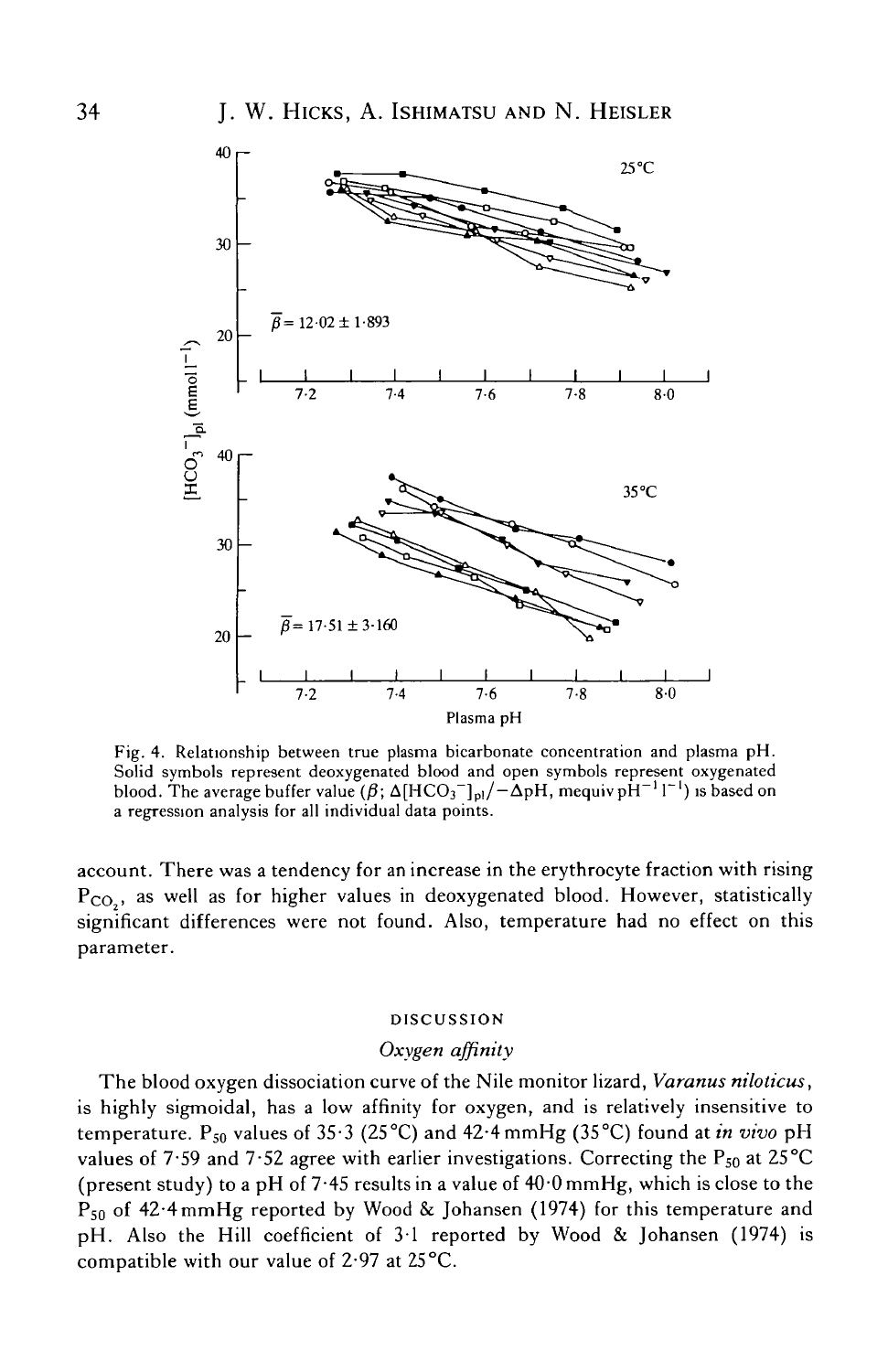

Fig. 5. Distribution of total  $CO<sub>2</sub>$  between erythrocytes and plasma in oxygenated (open circles) and deoxygenated (solid circles) whole *Varanus* blood. For details see text.

The cooperativity constant of *Varanus* is modified by both temperature and CO2. The increase in *n* as temperature increases produces a saturation-dependent temperature coefficient ( $\Delta \log P_{O} / \Delta T$ ). The increase in  $\Delta \log P_{CO} / \Delta t$  with falling saturation levels is similar to the saturation dependence of the temperature coefficient in pig (Willford & Hill, 1986). The  $CO<sub>2</sub>$ -Bohr factor, at least at 35<sup>°</sup>C, increases with saturation. This results from the decrease of  $n$  with rising  $P_{CO}$ , (3.4 at  $P_{CO_2}$  = 35 mmHg to 3.1 at  $P_{CO_2}$  = 49 mmHg). Similar CO<sub>2</sub>-induced pH effects on  $n$  and resulting saturation-dependence of the  $CO<sub>2</sub>$ -Bohr coefficients have been reported in blood of sea turtles, *Chelonia mydas* and *Caretta caretta* (Lapennas & Lutz, 1982) and freshwater turtles, *Pseudemvs scripta* and *Chrysemys picta* (Maginniss, Song & Reeves, 1980; Maginniss, Tapper & Miller, 1983). The effects of changing temperature and pH on the shape of reptilian oxygen dissociation curves are in contrast to the relationships in man where  $CO<sub>2</sub>$ -Bohr slopes and temperature coefficients are independent of saturation (Hlastala, Woodson & Wranne, 1977; Reeves, 1980). The effects of temperature and  $CO<sub>2</sub>$  on haemoglobin cooperativity may reflect the multiple haemoglobin systems found in reptiles (Maginniss *et al.* 1980).

# *Carbon dioxide transport and blood buffering*

The plasma [HCO<sub>3</sub><sup>-</sup>] at *in vivo* P<sub>CO,</sub> values (35 and 38 mmol1<sup>-1</sup> at 25 and 35 °C, respectively) are higher than those reported for most lizards, snakes and crocodilians  $(10-25 \text{ mmol})^{-1}$ , e.g. Howell & Rahn, 1976; Weber & White, 1986; Grigg & Cairncross, 1980; Glass & Heisler, 1986; for references see Heisler, 19866) and more comparable to those for diving turtles and other diving lizards (e.g. Wood & Moberly, 1970; Howell & Rahn, 1976; Jackson & Heisler, 1982, 1983). The *in vitro* non-bicarbonate buffer value of *Varanus niloticus* blood is similar to that in other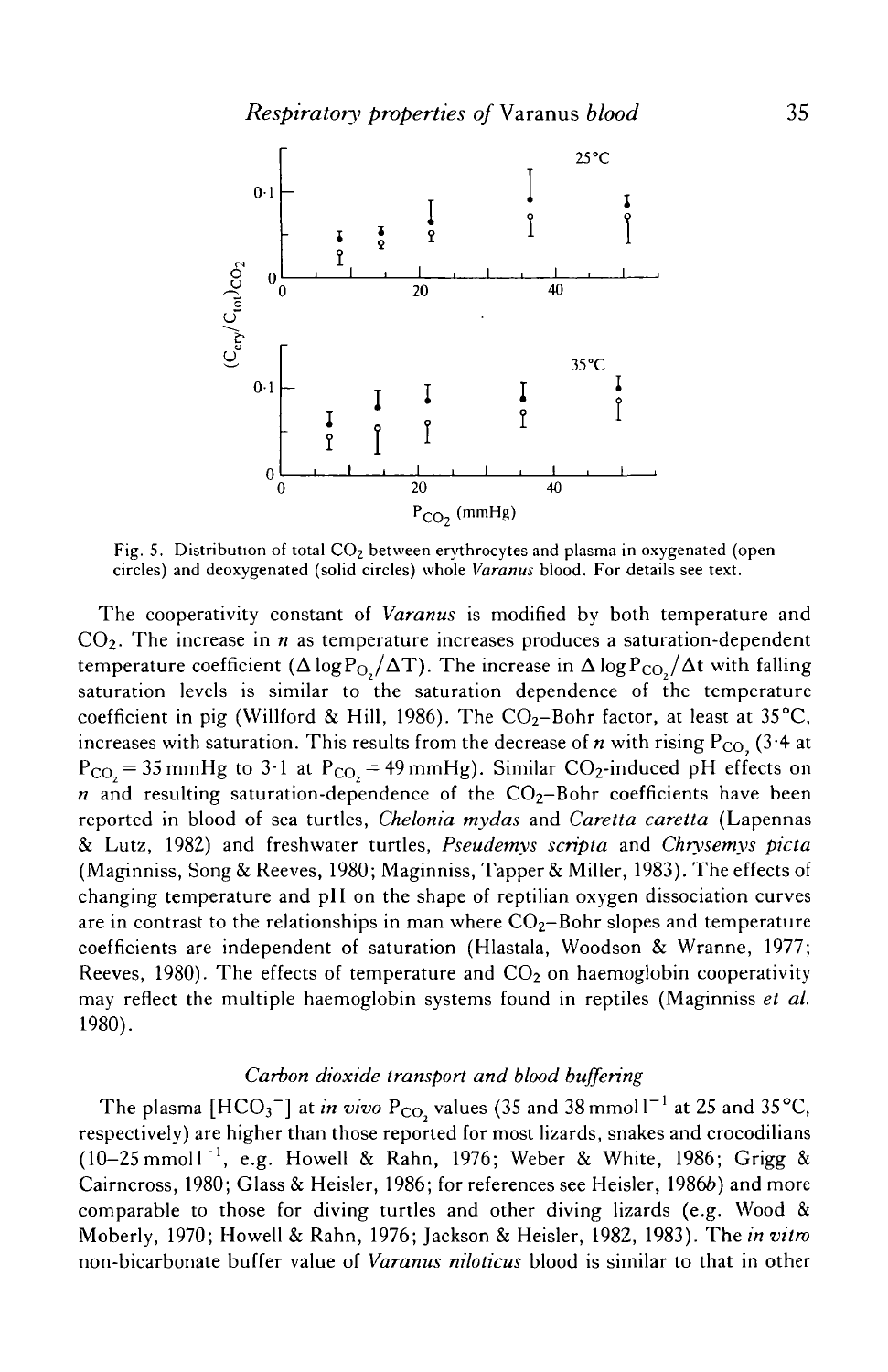diving reptiles (see Wood & Johansen, 1974), and is little influenced by the blood oxygenation state, because of the relatively high bicarbonate concentration, the total blood buffer value is relatively high and probably provides an additional reserve for periods of anaerobic diving.

The apparent lack of a significant Haldane effect cannot immediately be understood. Since Bohr and Haldane effects are both considered to be due to negative heterotropic allosteric ligand interaction, any haemoglobin exhibiting a Bohr effect would also be expected to show a Haldane effect. As pointed out by Dill, Edwards & Florkin (1932), however, the differences between  $C_{CO}$  of oxygenated and deoxygenated blood would be minimized at low [Hb] values. The lower [Hb] and Hct levels may, therefore, be responsible for the failure to detect a small Haldane effect (see Fig. 5) during the present experiments. Wood  $\&$  Johansen (1974) have reported a Haldane effect for *V. niloticus* blood. The average [Hb], however, was significantly lower in  $-6 - 4.6$  g 100 ml<sup>-1</sup> ) than in theirs  $(7.1 \text{ g } 100 \text{ m}^{-1})$ . The reason for a lower [Hb] and Hct in our study is unclear: the animals were apparently healthy, free of parasite infestation, and surgery resulted in little if any blood loss. Also, [Hb] and Hct remained stable throughout the experiments. Haldane factors in reptiles are reported as being quite variable. As recently reported (Weinstein, Ackerman & White, 1986), oxygenation of *Pseudemys* blood decreases  $C_{\text{CO}}$  by 1 mmol<sup>-1</sup> at *in vivo*  $P_{\text{CO}}$  levels at both 25 and 35<sup>°</sup>C ([Hb] =  $5.8$  g 100 ml<sup>-1</sup>). This  $\Delta C_{CO}$  is similar to the mean level of change calculated for varanid blood, and *Pseudemys* blood also exhibited a temperature-dependent change in  $C_{\text{CO}}$  at any given  $P_{\text{CO}}$ , similar to that for *Varanus*. In sharp contrast, Grigg & Cairncross (1980) found a fairly large Haldane effect in the Australian crocodile, Crocodylus porosus, with a  $\Delta C_{CO}$  of 5 mmol<sup>-1</sup> at in vivo P<sub>CO</sub> of 40 mmHg ([Hb] =  $8.7g100 \text{ m}^{-1}$ ), but no temperature-related shift of the  $CO_2$ dissociation curve, which, as stated, may have been due to their small number of measurements. At present, a final decision as to whether the lack of a significant Haldane effect reflects a unique physicochemical property of varanid haemoglobin, or whether the low [Hb] makes it technically difficult to measure a significant effect, requires further investigation.

# *Temperature and [Hb]*

Body temperature has a pronounced effect on Hct and [Hb] in *Varanus niloticus.* In fact, the lower buffer value at 25°C reflects the decrease in [Hb], as shown by the constancy of the specific buffer value  $(\beta/[\text{Hb}])$  at both temperatures. The precise mechanism for the temperature dependence of Hct and [Hb] cannot be deduced from the present study. It is possible that, at lower temperatures with associated lower cardiac output, more red blood cells physically settle within the vascular system. As temperature and cardiac output increase more red cells are physically mixed with the plasma. Kooyman *et al.* (1980) have observed large fluctuations in the arterial [Hb] in Weddell seals during periods of rest and immediately following a dive, with [Hb] being 30% higher following a dive. They suggest that this increase results from the physical effects of increased cardiac output on erythrocytes which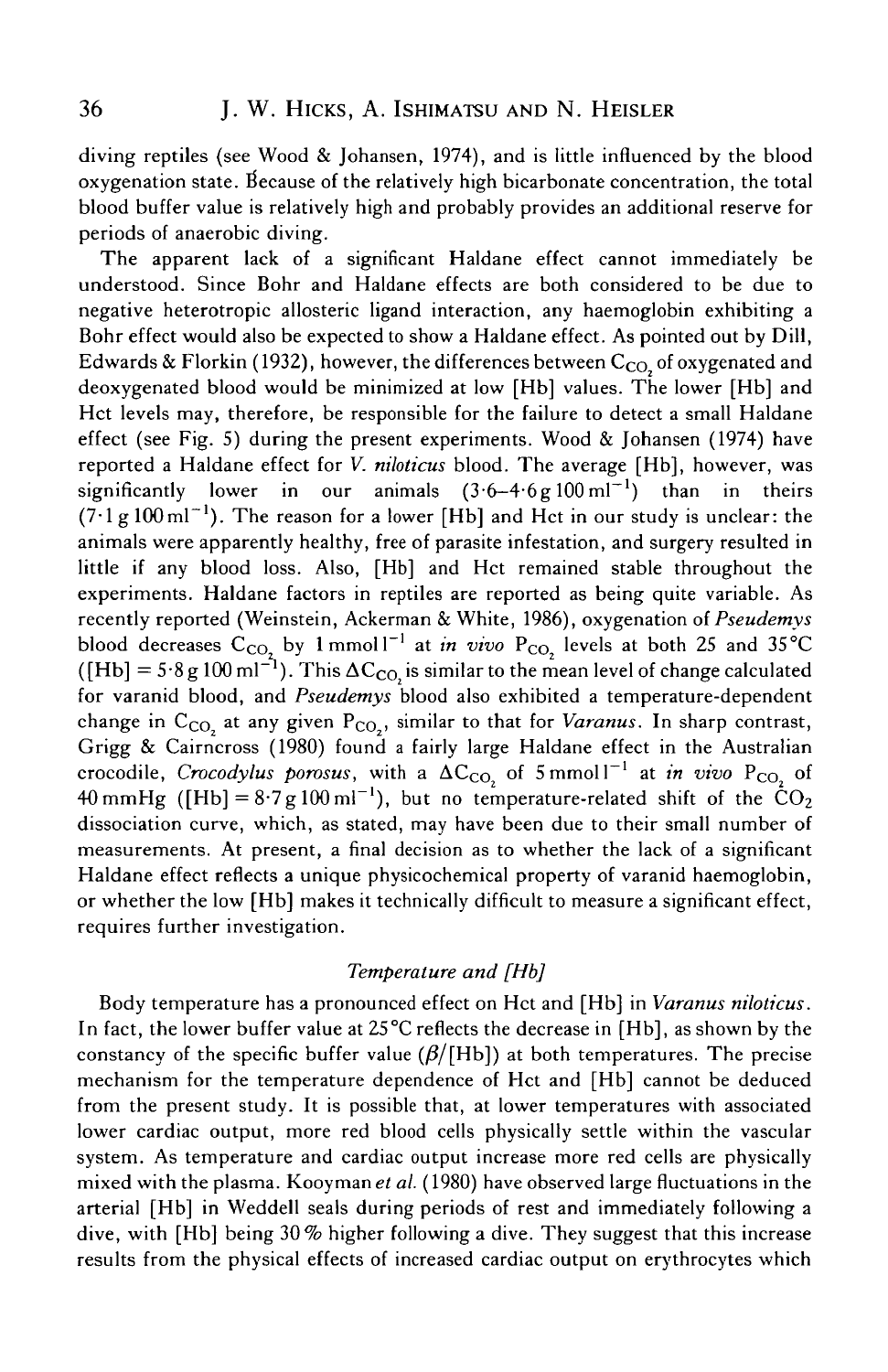have settled in venous sinuses. Periods of activity may also increase Hct and [Hb] in V. *niloticus.* An increase in Hct of between 20 and 40 % has been observed at both 25 and  $35^{\circ}$ C during periods of submaximal activity (J. W. Hicks, A. Ishimatsu & N. Heisler, personal observation). An alternative mechanism would be active mobilization from the reticuloendothelial system during periods of exercise, as occurs in higher vertebrates. Due to the significant effect of [Hb] on both the  $O_2$  and  $CO_2$ transport characteristics of blood, this phenomenon requires further investigation.

Supported by Deutsche Forschungsgemeinschaft.

#### REFERENCES

- BENNETT, A. F. (1972). The effect of activity on oxygen consumption, oxygen debt and heart rate in the lizards, *Varanus gouldii* and *Sauromalus hispidus.J. comp. Phvsiol.* 79, 259-280.
- BRIDGES, C. R. (1983).  $P_{\text{O}}$ , and oxygen content measurement in blood samples using polarographic oxygen sensors. In *Polarographic Oxygen Sensors* (ed. E. Gnaiger & H. Forstner), pp. 219-233. Berlin: Springer-Verlag.
- BROWN, R. J. & BRECKENRIDGE, C. B. (1975). A technique for long-term blood sampling or intravenous infusion in the freely moving rat. *Biochem. Med.* **13,** 280—286.
- BuRGGREN, W. W. & JOHANSEN, K. (1982). Ventricular haemodynamics in the monitor lizard *Varanus exanthematicus:* pulmonary and systemic pressure separation..7. *exp. Biol.* 9, 343-354.
- CAMERON, J. N. (1971). Rapid method for determination of total carbon dioxide in small blood samples. *J. appl. Physiol.* **31,** 632-634.
- DILL, D. B., EDWARDS, H. T. & FLORKIN, M. (1932). Properties of the blood of the skate, *Raia oscillata. Biol. Bull. mar. biol. Lab., Woods Hole* 62, 23.
- GLASS, M. L. & HEISLER, N. (1986). The effects of hypercapnia on the arterial acid-base status in the Tegu lizard, *Tupinambis mgropunctatus. J'. exp. Biol.* **122,** 13-24.
- GLEESON, T. T. (1981). Preferred body temperature, aerobic scope, and activity capacity in the monitor lizard, *Varanus salvator. Physiol. Zool.* 54, 423-429.
- GLEESON, T. T., MITCHELL, G. S. & BENNETT, A. F. (1980). Cardiovascular responses to graded activity in the lizards *Varanus* and *Iguana. Am. J. Physiol.* **239,** R174-R179.
- GRIGG, G. C. & CAIRNCROSS, M. (1980). Respiratory properties of the blood of *Crocodylus porosus. Respir. Physiol.* 41, 367-380.
- HAAB, P. E., PIIPER, J. & RAHN, H. (1960). Simple method for rapid determination of an  $O_2$ dissociation curve of the blood. J. *appl. Physiol.* **15,** 1148-1149.
- HEISLER, N. (1984). Acid-base regulation in fishes. In *Fish Physiology,* vol. XA (ed. W. S. Hoar& D. J. Randall), pp. 315-401. Orlando: Academic Press.
- HEISLER, N. (1986a). Buffering and transmembrane ion transfer processes. In *Acid-Base Regulation in Animals* (ed. N. Heisler), pp. 3-47. Amsterdam: Elsevier Biomedical Press.
- HEISLER, N. (19866). Comparative aspects of acid-base regulation. In *Acid-Base Regulation in Animals* (ed. N. Heisler), pp. 397-450. Amsterdam: Elsevier Biomedical Press.
- HEISLER, N., NEUMANN, P. & MALOIY, G. M. O. (1983). The mechanism of intracardiac shunting in the lizard *Varanus exanthematicus. J. exp. Biol.* **105,** 15-31.
- HLASTALA, M. P., WOODSON, R. D. & WRANNE, B. (1977). Influence of temperature on hemoglobin-ligand interaction in whole blood. *J. appl. Physiol.* 43, 600-606.
- HOWELL, B. J. & RAHN, H. (1976). Regulation and acid-base balance in reptiles. In *Biology of the Reptdia* (ed. G. Gans & W. R. Dawson), pp. 335-363. New York: Academic Press.
- JACKSON, D. C. & HEISLER, N. (1982). Plasma ion balance of submerged anoxic turtles at 3°C: the role of calcium lactate formation. *Respir. Physiol.* 49, 159-174.
- JACKSON, D. C. & HEISLER, N. (1983). Intracellular and extracellular acid-base and electrolyte status of submerged anoxic turtles at 3°C. *Respir. Physiol.* **53,** 187-201.
- JOHANSEN, K. & BURGGREN, W. W. (1984). Venous return and cardiac filling in varanid lizards. *J. exp. Biol.* **113,** 389-399.